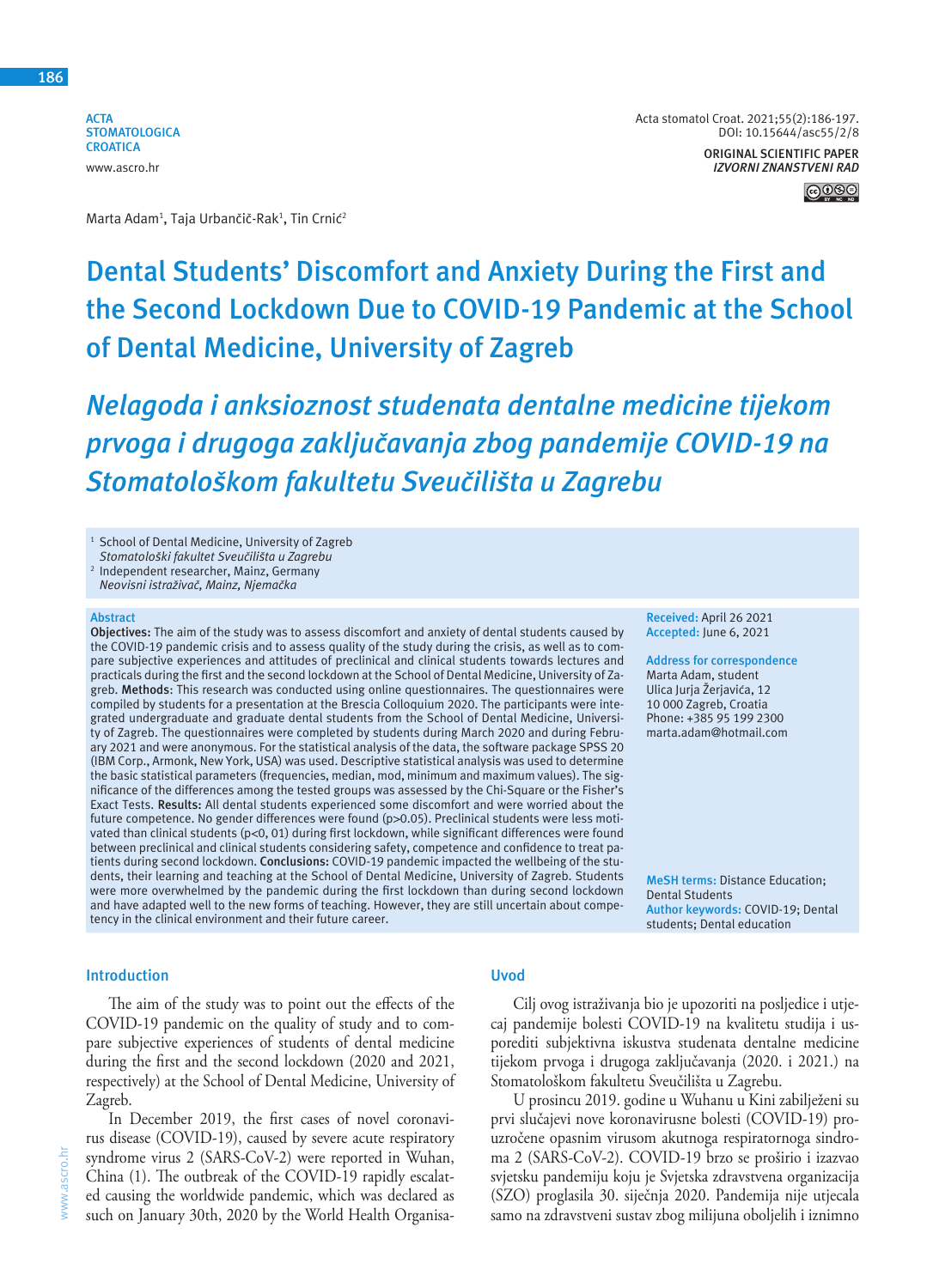tion (WHO) (2). The pandemic has impacted not only the health care system, thus causing millions of deaths and global health care crisis, but also the course of education at Universities around the world, which had to either postpone or cancel their activities and/or to switch to alternative teaching and learning methods (online classes) (3,4). The changes in the delivery of the study programme, which were primarily introduced to stop the spread of COVID-19 and thus protect the students of dental medicine, subsequently had an impact on quality of education, as well as on students' subjective experiences (5). The presence of coronavirus within the oral cavity and its spread during clinical work in dental offices has put our profession amongst one of the riskiest professions and has closed clinical practice and education in dental medicine (6). In the study of dental medicine, acquiring clinical skills is needed to carry out dental procedures, which is of utmost importance and heavily depends on practical exercises. In addition to lectures and seminars, the dental medicine study curriculum is composed of preclinical and clinical exercises.

Students of dental medicine were thus considerably affected by the change of teaching and learning methods and the way of work at the clinics. Having lost a significant amount of practical exercises, students' clinical competencies were jeopardised. Furthermore, due to continuous droplet and aerosol-generating procedures, dental students working at the clinics are at higher risk of exposure to the COVID-19, thus appropriate precautionary measures must be taken to prevent and control the spread of the SARS-CoV-2 (7,8).

On March 20<sup>th</sup>, 2020 Croatian government declared closing of all educational institutions, including the School of Dental Medicine, University of Zagreb. Only 12 days later, a complete lockdown was imposed, except for pharmacies and grocery stores (9). In addition, on March 22<sup>nd</sup>, 2020 Zagreb, the capital of Croatia, was hit by a powerful earthquake with a magnitude of 5.5 according to Richter's scale. Thus, during the first lockdown, the School of Dental Medicine was completely closed all indoor lectures, seminars and practicals. All teaching was delivered online until the end of the academic year 2019/2020.

During the second lockdown, which began on the  $26<sup>th</sup>$  of November 2020, most schools in Croatia continued to carry out all teaching online due to the pandemic, as well as due to material damage from the earthquake. Nevertheless, the School of Dental Medicine managed to be renovated and managed to provide appropriate protection for all students and employees. Face shields, disposable protective gowns, surgical masks and gloves were provided. Additionally, the classrooms and other rooms were well ventilated and the number of persons in the room was minimized. Consequently, preclinical and clinical exercises were delivered in-person, while lectures and seminars remained online (10)**.**

The objectives of this research were to find out the impact of the COVID-19 pandemic crisis on the students of dental medicine during the first lockdown, and to compare the results of their current experience of studying in terms of their subjective attitudes towards: the COVID-19 situation and its impact on their education, their satisfaction with the current way of the study program being delivered, the amount of premnogo umrlih i nije prouzročila samo globalnu zdravstvenu krizu, nego je poremetila i tijek obrazovanja na sveučilištima diljem svijeta koja su morala ili odgoditi ili otkazati nastavu i/ ili prijeći na alternativno poučavanje i metode učenja (nastava na daljinu) (3, 4). Promjene u studijskom programu, koje su uglavnom uvedene da zaustave širenje bolesti COVID-19 i na taj se način zaštite studenti dentalne medicine, naknadno su utjecale na kvalitetu obrazovanja i na subjektivna iskustva studenata (5). Prisutnost koronavirusa u usnoj šupljini i njegovo širenje tijekom kliničkoga rada u stomatološkim ordinacijama uvrstili su našu profesiju u jedno od najrizičnijih zanimanja pa je obustavljen klinički rad te obrazovanje iz dentalne medicine (6). Na studiju dentalne medicine potrebno je steći kliničke vještine radi obavljanja stomatoloških zahvata, što je iznimno važno i uvelike ovisi o praktičnim vježbama. Uz predavanja i seminare, u nastavnom planu i programu dentalne medicine predviđene su i pretkliničke i kliničke vježbe.

Studenti dentalne medicine bili su tako znatno pogođeni promjenom metoda poučavanja i učenja te načina rada na klinikama. Zbog gubitka mnogobrojnih praktičnih vježbi bile su ugrožene njihove kliničke kompetencije. Nadalje, zbog kontinuiranog stvaranja kapljica i aerosola, studenti dentalne medicine koji rade u klinici izloženiji su riziku od koronavirusa te se moraju poduzeti odgovarajuće mjere opreza kako bi se spriječilo i kontroliralo širenje virusa SARS-CoV-2 (7, 8).

Hrvatska je vlada 20. ožujka 2020. godine proglasila zatvaranje svih obrazovnih institucija, uključujući i Stomatološki fakultet Sveučilišta u Zagrebu. Samo 12 dana poslije objavljeno je potpuno zaključavanje, osim za ljekarne i trgovine mješovitom robom (9). Uz to, 22. ožujka 2020. Zagreb je pogodio veliki potres magnitude 5,5 (Richterova ljestvica). Tako je tijekom prvoga zaključavanja Stomatološki fakultet bio potpuno zatvoren – nije bilo predavanja, seminara i vježbi. Nastava se održavala na daljinu putem interneta do kraja akademske godine 2019./2020.

Tijekom drugog zaključavanja, koje je počelo 26. studenoga 2020., većina fakulteta u Hrvatskoj nastavila je s predavanjima na daljinu zbog pandemije i materijalne štete nastale u potresu. Ipak, Stomatološki fakultet uspio se obnoviti i pružiti odgovarajuću zaštitu svim studentima i zaposlenicima. Osigurani su štitnici za lice, zaštitna odjeća za jednokratnu upotrebu, kirurške maske i rukavice. Uz to, prostorije su se dobro provjetravale, a broj osoba u njima smanjen je na minimum. Slijedom toga, pretkliničke i kliničke vježbe održavale su se na fakultetu, a predavanja i seminari na daljinu (10).

Ciljevi ovog istraživanja bili su otkriti utjecaj pandemije bolesti COVID-19 na studente dentalne medicine tijekom prvog zaključavanja i usporediti rezultate njihova iskustva kad je riječ o studiranju i subjektivnim osjećajima prema situaciji s bolesti COVID-19 i njezinu utjecaju na njihovo obrazovanje. Željelo se doznati također jesu li zadovoljni trenutačnom provedbom studijskoga programa, količinom pretkliničke/kliničke prakse, svojom sposobnošću u korištenju zaštitne radne opreme (ZRO) tijekom vježbi, ukupnom sigurnošću u pretkliničkom/kliničkom okružju te mogućnošću nadoknade izgubljenih pretkliničkih/kliničkih vježbi i izgledima za zapošljavanje.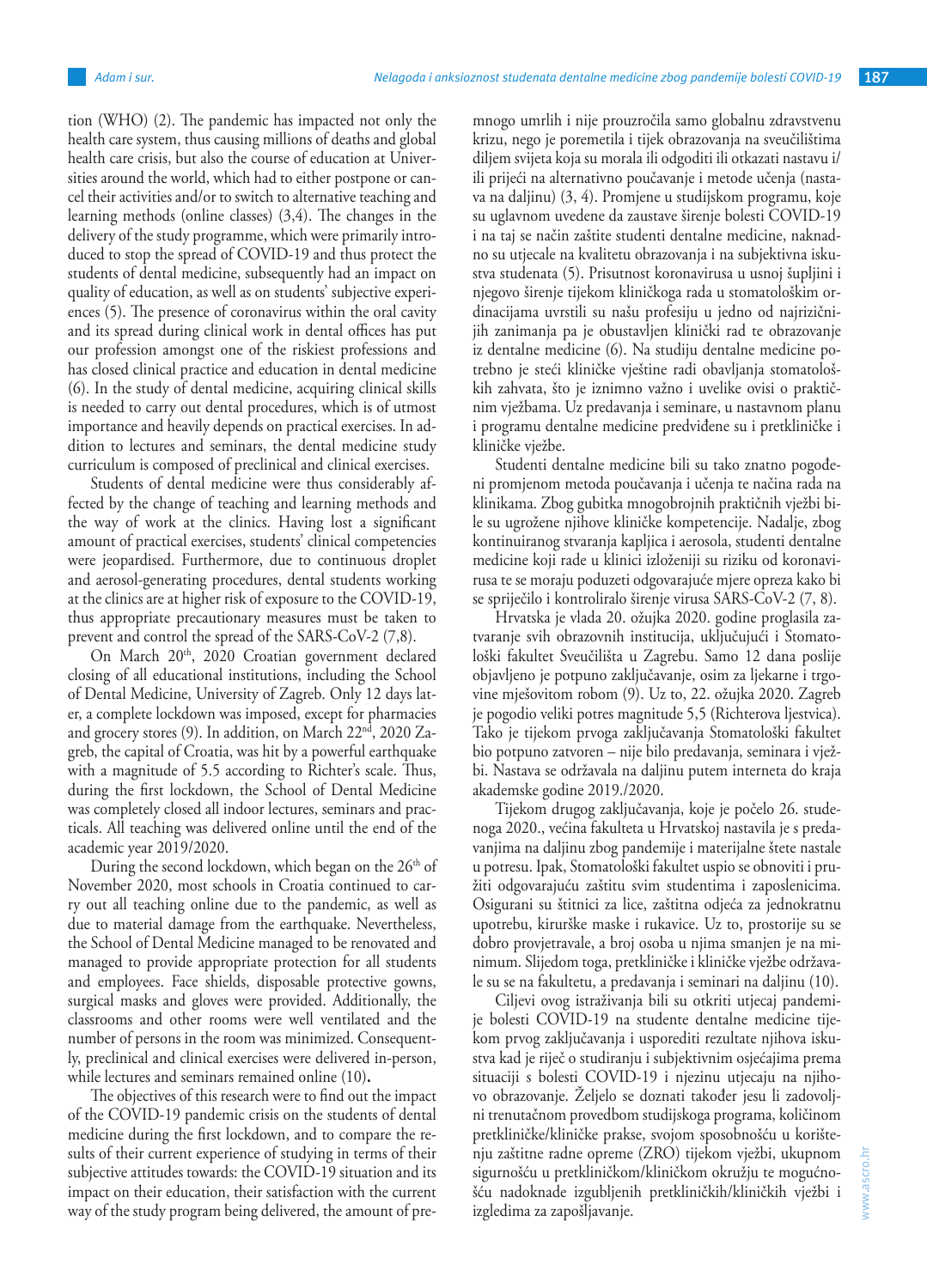clinical/clinical practice, their competence in using PPE during the preclinical/clinical exercises, overall safety in the preclinical/clinical environment, the possibility of compensating for the lost preclinical/clinical exercises, the prospects of employment.

## **Materials and methods**

## Ethical consideration

The research, questionnaire and consent statement have been approved by the Ethics Committee of the School of Dental Medicine, University of Zagreb, protocol number 05-PA-30-XXIII-2021.

#### Study design and data collection

The research is based on three individual questionnaires that were carried out in May 2020 for *Brescia Colloquium* and of one additional questionnaire (AQ) which was carried out in February 2021. Three individual questionnaires were designed for third-year students (questionnaire TQ), fourth-year students (questionnaire FQ) and sixth-year students (questionnaire SQ). The results of the respective questionnaires were statistically analysed and compared to see the differences of studying experiences during the first and the second lockdown, and between the preclinical and clinical students and gender. The additional questionnaire (AQ) was composed of 12 questions and was a follow-up to the abovementioned group of questionnaires (TQ, FQ and SQ). The AQ, as well as the TQ, FQ and SQ, were delivered in a form of a Google Form application in February 2021. Dental students were approached with the help of social media for filling in the online questionnaire via link. Twelve questions in the questionnaires were related to students' opinions about studying during the COVID-19 pandemic. Individual opinions were assessed using a 4-point scale (1-Agree, 2-Neutral, 3-Disagree, 4-I don't know). The last question was optional and collected only qualitative data. The questionnaires did not collect any personal data and were filled out voluntarily. The participants of the study gave their online consents to participate in the study by submitting an answer.

## Content and Face validity

The study instrument was validated before being distributed to the study sample. To ensure content validity, the questionnaire was sent out to two academics from the School of Dental Medicine, University of Zagreb, for structured and unstructured feedback and it was later sent to three randomly chosen dental students from the School of Dental Medicine, University of Zagreb, for face validity.

## Participants

The participants were 120 dental students of the School of Dental Medicine, University of Zagreb from the first to the sixth year of the integrated study program. The response rate for AQ was 19%, for TQ 47%, FQ 42% and for SQ 40%.

# Inclusion criteria

Undergraduate dental students from the School of Den-

#### **Materijal i metode**

#### Etičko razmatranje

Istraživanje, upitnik i izjavu o pristanku odobrilo je Etičko povjerenstvo Stomatološkog fakulteta Sveučilišta u Zagrebu – protokol broj 05-PA-30-XXIII-2021.

#### Dizajn studije i prikupljanje podataka

Istraživanje se temelji na trima pojedinačnim upitnicima koji su pripremljeni u svibnju 2020. za Kolokvij u Bresciji u Italiji (Brescia Colloquium) i na jednomu dodatnom (AQ) koji je proveden u veljači 2021. Izrađena su tri pojedinačna upitnika – za studente treće godine (upitnik TQ), četvrte godine (upitnik FQ) i šeste godine (upitnik SQ). Dobiveni rezultati statistički su analizirani i uspoređeni kako bi se vidjele razlike u iskustvima tijekom prvoga i drugoga zaključavanja, zatim između studenata pretkliničke i kliničke nastave te spolova. Dodatni upitnik (AQ) sastoji se od 12 pitanja i nastavak je spomenute skupine upitnika (TQ, FQ i SQ). AQ, te TQ, FQ i SQ dostavljeni su u obliku aplikacije Googlova obrasca. Za ispunjavanje upitnika putem interneta sa studentima dentalne medicine kontaktiralo se na društvenim mrežama. Dvanaest pitanja odnosilo se na njihovo mišljenje o studiranju tijekom pandemije bolesti COVID-19. Pojedinačna mišljenja ocjenjivana su na temelju ljestvice s četirima točkama (1 – slažem se, 2 – neutralno, 3 – ne slažem se, 4 – ne znam). Posljednje pitanje bilo je neobvezno i prikupljali su samo kvalitativne podatke. U upitnicima nisu bila postavljena pitanja ni o kakvim osobnim podatcima i ispunjavanje je bilo dobrovoljno. Slanjem odgovora sudionici su dali pristanak za sudjelovanje u istraživanju.

## Sadržaj i valjanost lica

Instrument istraživanja potvrđen je prije distribucije uzorka istraživanja. Da bi se osigurala valjanost sadržaja, upitnik je poslan dvojici akademika sa Stomatološkog fakulteta Sveučilišta u Zagrebu na strukturirane i nestrukturirane povratne informacije, a poslije je, za valjanost lica, dostavljen trojim slučajno odabranim studentima dentalne medicine sa Stomatološkog fakulteta Sveučilišta u Zagrebu.

## Sudionici

Sudjelovalo je 120 studenata Stomatološkog fakulteta Sveučilišta u Zagrebu od prve do šeste godine integriranoga studijskog programa. Stopa odgovora za AQ bila je 19 %, za TQ 47 %, FQ 42 % i za SQ 40 %.

## Kriteriji za uključivanje

Studenti integriranoga dodiplomskoga i diplomskoga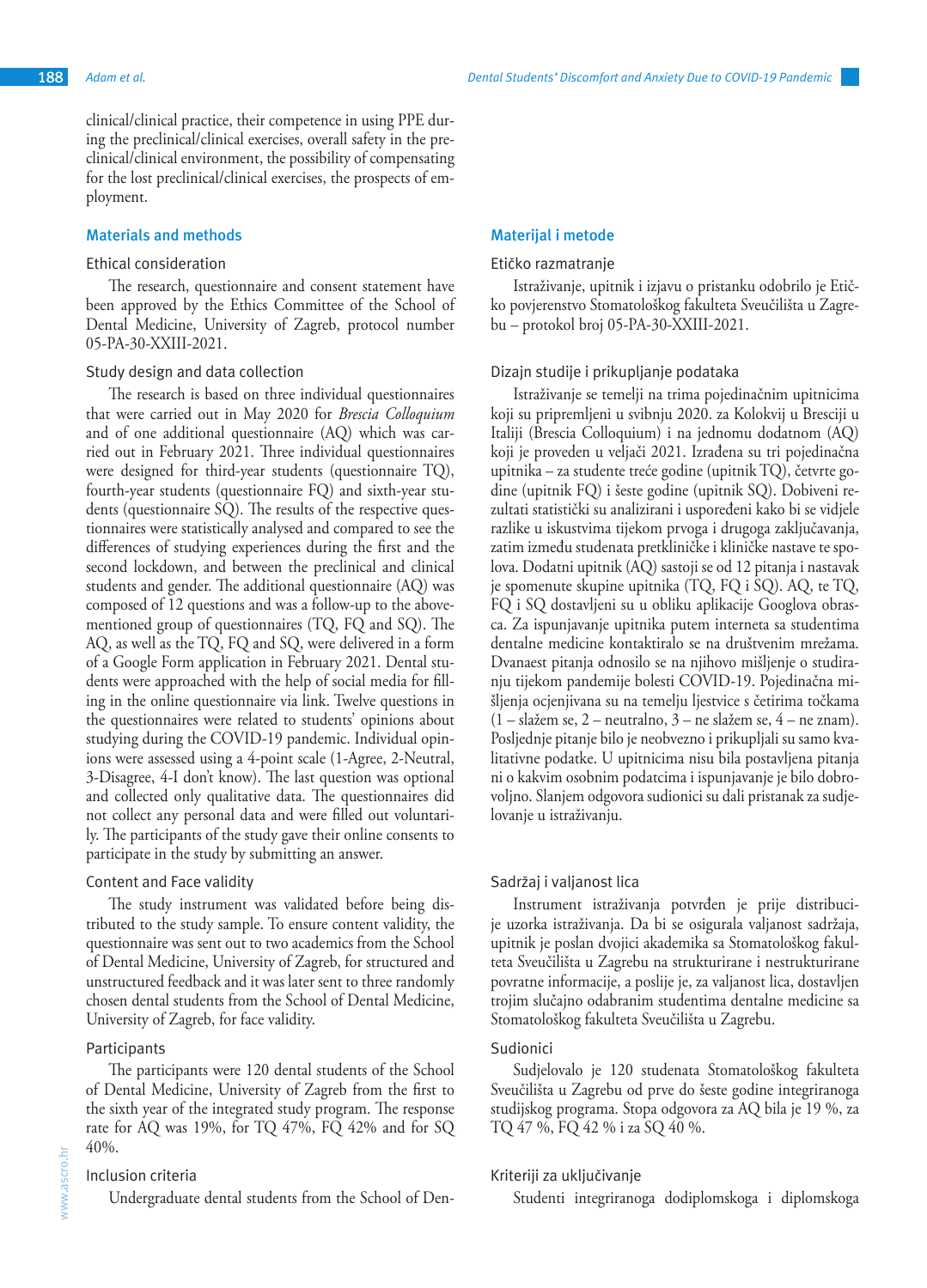tal Medicine, University of Zagreb.

## *Exclusion criteria*

Postgraduate dental students from the School of Dental Medicine, University of Zagreb.

# Statistical methods

For the statistical analysis of the data, the software package SPSS 20 (IBM Corp., Armonk, New York, USA) was used. Descriptive statistical analysis was used to determine the basic statistical parameters (frequencies, median, mod, minimum and maximum values). The significance of the differences among the tested groups was assessed by the Chi-Square or the Fisher's Exact Tests.

## **Results**

# Results from the 2020 questionnaire (Questionnaire TQ and FQ)

The questionnaires, which included the  $3<sup>rd</sup>$  and the  $4<sup>th</sup>$ year students, were answered by 79 dental students. No differences between genders were found (p>0.05). No differences existed between the preclinical and the clinical students  $(p>0.05)$ , except for the motivation since clinical students were significantly more motivated  $(p<0, 01)$ . The results studija dentalne medicine Sveučilišta u Zagrebu.

# Kriteriji za isključenje

Studenti poslijediplomskog studija dentalne medicine Sveučilišta u Zagrebu.

# Statistički postupci

Za statističku analizu podataka korišten je softverski paket SPSS 20 (IBM Corp., Armonk, New York, SAD). Deskriptivnom statističkom analizom određeni su osnovni statistički parametri (učestalosti, medijan, modZMoD/modus, minimalne i maksimalne vrijednosti). Značenje razlika među ispitivanim skupinama procijenjeno je Chi-Squareom ili Fisherovim egzaktnim testovima.

# **Rezultati**

## Rezultati upitnika za 2020. godinu (upitnici TQ i FQ)

Na pitanja u upitnicima za studente treće i četvrte godine odgovorilo je njih 79. Nisu pronađene razlike između spolova (p > 0,05). Također nije bilo razlike između studenata pretkliničke i kliničke nastave (p > 0,05) osim u motiviranosti – studenti kliničke nastave bili su motiviraniji (p < 0,01). Rezultati su potvrdili da su svi studenti osjećali nelagodu i tjeskobu kad je riječ o akademskom i praktičnom znanju koje

**Table 1** Attitudes of preclinical and the clinical students about discomfort, anxiety and other attitudes during the post-lockdown 2020, and significance of differences between preclinical and clinical students (*X*<sup>2</sup> or Fisher's exact test).

**Tablica 1.** Stajališta pretkliničkih i kliničkih studenata o nelagodi, tjeskobi i druga razmišljanja tijekom zaključavanja 2020. godine i važnost razlika između predkliničkih i kliničkih studenata (X<sup>2</sup> ili Fisherov točni test).

|                                                 | Taziina izmcau preunimenin'i nimenin studenatu (A-Tit Hshcrov tochi test).<br>Preclinical     | <b>Clinical</b> | X <sup>2</sup> or Fisher's exact | P value      |  |  |
|-------------------------------------------------|-----------------------------------------------------------------------------------------------|-----------------|----------------------------------|--------------|--|--|
| Question 1                                      | I am feeling anxious about this situation. * Preclinical/clinical                             |                 |                                  |              |  |  |
| Don't know                                      | $\theta$                                                                                      | $\theta$        | 1.36                             | 0.51 NS      |  |  |
| Agree                                           | 15                                                                                            | 12              |                                  |              |  |  |
| Neutral                                         | 15                                                                                            | $\mathfrak{g}$  |                                  |              |  |  |
| Disagree                                        | 13                                                                                            | 15              |                                  |              |  |  |
| Question 2                                      | I find it hard to find the motivation to study and do the assigned work.                      |                 |                                  |              |  |  |
| Don't know                                      | $\mathbf{0}$                                                                                  | $\mathbf{0}$    | 21.90                            | $< 0.001$ ** |  |  |
| Agree                                           | 33                                                                                            | 11              |                                  |              |  |  |
| Neutral                                         | 7                                                                                             | 7               |                                  |              |  |  |
| Disagree                                        | $\overline{\mathcal{E}}$                                                                      | 18              |                                  |              |  |  |
| Question 3                                      | I think that this situation is having a huge impact on my clinical skills.                    |                 |                                  |              |  |  |
| Don't know                                      | $\mathbf{0}$                                                                                  | $\theta$        |                                  | $0.23$ NS    |  |  |
| Agree                                           | 27                                                                                            | 26              |                                  |              |  |  |
| Neutral                                         | 15                                                                                            | 7               | 3.33                             |              |  |  |
| Disagree                                        | $\mathbf{1}$                                                                                  | 3               |                                  |              |  |  |
| Question 4                                      | My current way of education is able to substitute clincal/preclinical exercises.              |                 |                                  |              |  |  |
| Don't know                                      | $\boldsymbol{0}$                                                                              | $\theta$        | 1.49                             | $0,53$ NS    |  |  |
| Agree                                           | 3                                                                                             | 1               |                                  |              |  |  |
| Neutral                                         | 4                                                                                             | 6               |                                  |              |  |  |
| Disagree                                        | 36                                                                                            | 29              |                                  |              |  |  |
| Question 5                                      | I have improved my theoretical knowledge more than I would if there was no Covid-19 pandemic. |                 |                                  |              |  |  |
| Don't know                                      | $\mathbf{0}$                                                                                  | $\mathbf{0}$    | 7.80                             | 0,018 NS     |  |  |
| Agree                                           | 24                                                                                            | 30              |                                  |              |  |  |
| Neutral                                         | 14                                                                                            | 3               |                                  |              |  |  |
| Disagree                                        | 5                                                                                             | 3               |                                  |              |  |  |
| NS=not significant<br>$* = 0.05$<br>$***=<0.01$ |                                                                                               |                 |                                  |              |  |  |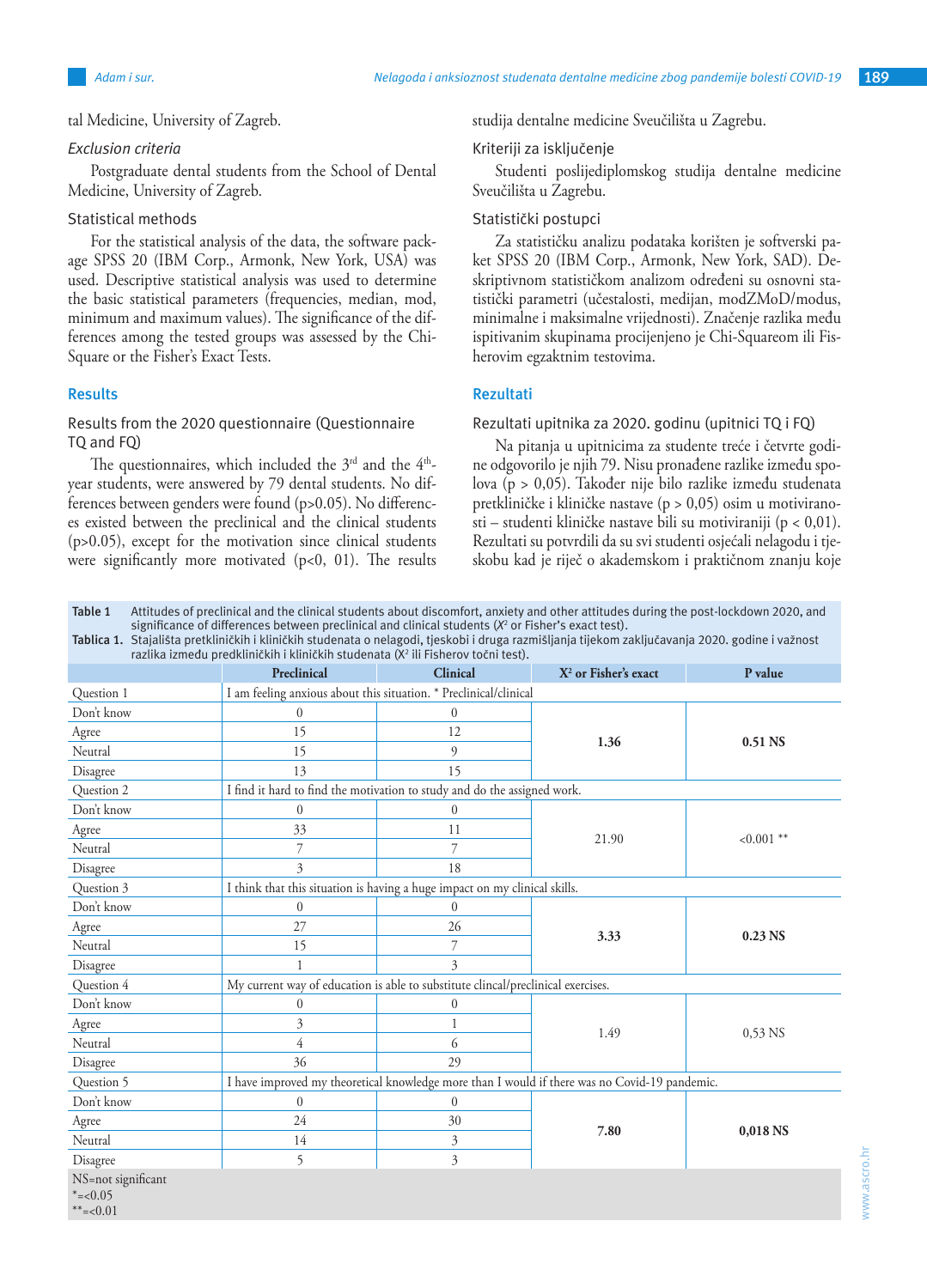

confirmed that all students felt discomfort and anxiety towards the future of obtaining their academic knowledge, as well as their practical competencies, which were deprived of during the first lockdown (Table 1). A significant amount (65%) of the 3rd-year dental students did not feel competent to do future clinical work, with the knowledge they obtained through the course of the first lockdown (Figure 1). The results showed that only  $40\%$  of the  $3<sup>rd</sup>$ -year students felt competent using the protective equipment necessary for the clinical work (Figure 2). During the first lockdown, 51% of the students from the 4<sup>th</sup>-year felt satisfied with the substitution of clinical exercises with online classes, considering the situation in the world (Figure 3).

# Statistical analysis between preclinical and clinical students (AQ Questionnaire) from the 2021 questionnaire

All students answered twelve questions. Their opinions were almost uniform, confirming discomfort and anxiety about their future acceptance of the knowledge and practical skills, as they were deprived of exercises during the closure due to the COVID-19 pandemic (Table 2). The  $12<sup>th</sup>$  question gathered additional comments and could be translated into qualitative data. Three answers were noted and all of them were satisfactory, e.g. ''*Lectures are better online because they are recorded and I can rewatch them whenever I need, seminars and preclinical exercises definitely not because students are not well prepared (I would say it's because of loss of motivation) and some professors are frustrated.''*

nisu stjecali tijekom prvog zaključavanja (tablica 1). Znatan broj studenata treće godine dentalne medicine (65 %) smatrao je da nisu kompetentni za obavljanje budućega kliničkoga rada zbog nedostatka prakse koju su propustili tijekom prvog zaključavanja (slika 1.). Rezultati su pokazali da se samo njih 40 % osjeća kompetentnima koristiti se ZRO-om potrebnim za klinički rad (slika 2.). Tijekom prvog zaključavanja zadovoljnima se osjećalo 51 % studenata četvrte godine zbog zamjene kliničkih vježbi nastavom na daljinu, uzimajući u obzir situaciju u svijetu (slika 3.).

# Statistička analiza između pretkliničkih i kliničkih studenata (AQ upitnik) tijekom 2021. godine

Svi su studenti odgovorili na dvanaest pitanja. Njihova mišljenja bila su gotovo jednaka, što je potvrđivalo nelagodu i tjeskobu u vezi s količinom njihova znanja i praktičnih vještina zbog smanjenog broja vježbi tijekom zatvaranja prouzročenog pandemijom bolesti COVID-19 (tablica 2.).

Dvanaestim pitanjem prikupljeni su dodatni komentari i moglo bi ih se prevesti u kvalitativne podatke. Zabilježena su tri odgovora i svi su bili zadovoljavajući. Evo primjera: *Predavanja su bolja kad se održavaju na daljinu jer se snimaju i mogu ih ponovno pogledati kad god mi zatrebaju*, *a seminari i pretkliničke vježbe nisu jer studenti nisu dobro pripremljeni (rekao bih da je to zbog gubitka motivacije), a neki profesori su frustrirani*.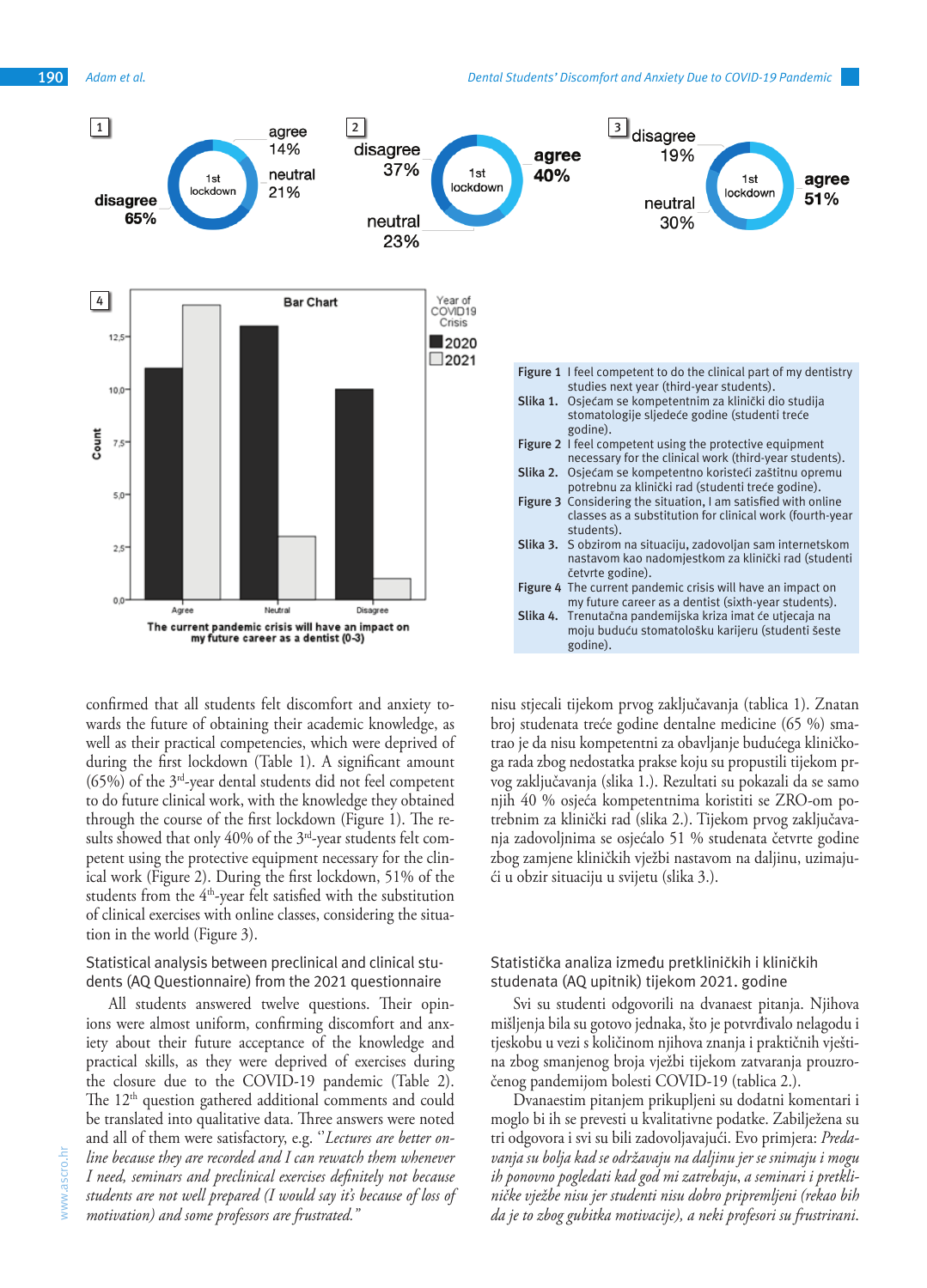**Table 2** Attitudes of dental students of preclinical and clinical years of study towards discomfort and anxiety during the lockdown in 2021 due to the COVID-19, and the significance of the differences between them (*X*<sup>2</sup> or Fisher's exact test).

|                    | COVID-19 i važnosti razlika između njih (X <sup>2</sup> ili Fisherov točni test). |                                                                                                                                                                            |                                                                                                                              |                     |  |  |  |
|--------------------|-----------------------------------------------------------------------------------|----------------------------------------------------------------------------------------------------------------------------------------------------------------------------|------------------------------------------------------------------------------------------------------------------------------|---------------------|--|--|--|
|                    | <b>Preclinical students</b>                                                       | <b>Clinical students</b>                                                                                                                                                   | $X2$ or Fisher's exact                                                                                                       | P value             |  |  |  |
| Question 1         |                                                                                   | Compared to the first lock-down at the beginning of the year, I feel less anxious about the COVID-19 situation.                                                            |                                                                                                                              |                     |  |  |  |
| Don't know         |                                                                                   | $\theta$                                                                                                                                                                   |                                                                                                                              |                     |  |  |  |
| Agree              | 81                                                                                | 19                                                                                                                                                                         | 1.14                                                                                                                         | $0.63$ NS           |  |  |  |
| Neutral            | 14                                                                                | 5                                                                                                                                                                          |                                                                                                                              |                     |  |  |  |
| Disagree           |                                                                                   |                                                                                                                                                                            |                                                                                                                              |                     |  |  |  |
| Question 2         |                                                                                   | I think that I won't be able to compensate missed clinical work.                                                                                                           |                                                                                                                              |                     |  |  |  |
| Don't know         | 11                                                                                |                                                                                                                                                                            |                                                                                                                              |                     |  |  |  |
| Agree              | 32                                                                                | 9                                                                                                                                                                          |                                                                                                                              | 0.58 NS             |  |  |  |
| Neutral            | 26                                                                                | 9                                                                                                                                                                          | 1.96                                                                                                                         |                     |  |  |  |
| Disagree           | 27                                                                                | $\overline{\phantom{0}}$                                                                                                                                                   |                                                                                                                              |                     |  |  |  |
|                    |                                                                                   | The School of Dental Medicine, University of Zagreb has organized compensation for the lost preclinical/clinical exercises                                                 |                                                                                                                              |                     |  |  |  |
| Question 3         | during the first lock-down.                                                       |                                                                                                                                                                            |                                                                                                                              |                     |  |  |  |
| Don't know         | $\overline{0}$                                                                    | $\overline{0}$                                                                                                                                                             |                                                                                                                              |                     |  |  |  |
| Agree              | 26                                                                                | 13                                                                                                                                                                         |                                                                                                                              | $0.003$ **          |  |  |  |
| Neutral            | 47                                                                                | 11                                                                                                                                                                         | 11.28                                                                                                                        |                     |  |  |  |
| Disagree           | 23                                                                                | $\theta$                                                                                                                                                                   |                                                                                                                              |                     |  |  |  |
|                    |                                                                                   |                                                                                                                                                                            | Because of the lost preclinical/clinical exercises during the first lock-down I feel less confident working on patients this |                     |  |  |  |
| Question 4         |                                                                                   |                                                                                                                                                                            |                                                                                                                              |                     |  |  |  |
| Don't know         | year.<br>28                                                                       | $\boldsymbol{0}$                                                                                                                                                           |                                                                                                                              |                     |  |  |  |
|                    | $\overline{32}$                                                                   | $\overline{15}$                                                                                                                                                            |                                                                                                                              | $0.002**$           |  |  |  |
| Agree              |                                                                                   |                                                                                                                                                                            | 13.96                                                                                                                        |                     |  |  |  |
| Neutral            | 18                                                                                | 6                                                                                                                                                                          |                                                                                                                              |                     |  |  |  |
| Disagree           | 18                                                                                | 3                                                                                                                                                                          |                                                                                                                              |                     |  |  |  |
| Question 5         |                                                                                   |                                                                                                                                                                            | Due to the current COVID-19 situation I have an impression that I am treating less patients than before.                     |                     |  |  |  |
| Don't know         | 17                                                                                | 1                                                                                                                                                                          |                                                                                                                              | $0.018**$           |  |  |  |
| Agree              | 21                                                                                | 11                                                                                                                                                                         | 9.75                                                                                                                         |                     |  |  |  |
| Neutral            | 5                                                                                 | 6                                                                                                                                                                          |                                                                                                                              |                     |  |  |  |
| Disagree           |                                                                                   |                                                                                                                                                                            |                                                                                                                              |                     |  |  |  |
| Question 6         | education.                                                                        |                                                                                                                                                                            | I believe that the current way of preclinical/clinical exercises and online learning is having a positive effect on my       |                     |  |  |  |
| Don't know         | $\overline{4}$                                                                    | $\mathbf{0}$                                                                                                                                                               |                                                                                                                              |                     |  |  |  |
| Agree              | 35                                                                                | 10                                                                                                                                                                         |                                                                                                                              | 0.98 <sub>NS</sub>  |  |  |  |
| Neutral            | 21                                                                                | 5                                                                                                                                                                          | 0.65                                                                                                                         |                     |  |  |  |
|                    | 36                                                                                | $\mathbf Q$                                                                                                                                                                |                                                                                                                              |                     |  |  |  |
| Disagree           |                                                                                   |                                                                                                                                                                            | I adapted well to the current way of how educational programme (lectures, seminars, preclinical/clinical exercises) is       |                     |  |  |  |
| Question 7         |                                                                                   |                                                                                                                                                                            |                                                                                                                              |                     |  |  |  |
|                    | being delivered.                                                                  |                                                                                                                                                                            |                                                                                                                              |                     |  |  |  |
| Don't know         | 0                                                                                 | $\boldsymbol{0}$                                                                                                                                                           |                                                                                                                              | 0.74 <sub>N</sub>   |  |  |  |
| Agree              | 73                                                                                | 17                                                                                                                                                                         | 0.59                                                                                                                         |                     |  |  |  |
| Neutral            | 12                                                                                | 4                                                                                                                                                                          |                                                                                                                              |                     |  |  |  |
| Disagree           | 11                                                                                | 3                                                                                                                                                                          |                                                                                                                              |                     |  |  |  |
| Question 8         |                                                                                   | I find online lectures/seminars better than those delivered in person.                                                                                                     |                                                                                                                              |                     |  |  |  |
| Don't know         | $\boldsymbol{0}$                                                                  | $\theta$                                                                                                                                                                   |                                                                                                                              |                     |  |  |  |
| Agree              | 42                                                                                | 15                                                                                                                                                                         | 2.47                                                                                                                         | 0.24 NS             |  |  |  |
| Neutral            | 23                                                                                | 4                                                                                                                                                                          |                                                                                                                              |                     |  |  |  |
| Disagree           | 31                                                                                | $\overline{5}$                                                                                                                                                             |                                                                                                                              |                     |  |  |  |
| Question 9         |                                                                                   |                                                                                                                                                                            | I feel competent using the PPE (personal protective equipment) during the preclinical/clinical exercises.                    |                     |  |  |  |
| Don't know         | 17                                                                                | $\left($                                                                                                                                                                   |                                                                                                                              |                     |  |  |  |
| Agree              | 59                                                                                | 17                                                                                                                                                                         |                                                                                                                              | $0.03*$             |  |  |  |
| Neutral            | 18                                                                                | 7                                                                                                                                                                          | 6.46                                                                                                                         |                     |  |  |  |
| Disagree           | 2                                                                                 | $\theta$                                                                                                                                                                   |                                                                                                                              |                     |  |  |  |
|                    |                                                                                   |                                                                                                                                                                            |                                                                                                                              |                     |  |  |  |
| Question 10        |                                                                                   | I feel safe and well protected in the environment of the preclinical/clinical exercises (the rooms are well ventilated; the<br>number of people in the room is minimized). |                                                                                                                              |                     |  |  |  |
| Don't know         | 10                                                                                | $\bf{0}$                                                                                                                                                                   |                                                                                                                              |                     |  |  |  |
| Agree              | 71                                                                                | 19                                                                                                                                                                         |                                                                                                                              | 0.29 <sub>N</sub> S |  |  |  |
| Neutral            | $\mathfrak{g}$                                                                    | 4                                                                                                                                                                          | 3.49                                                                                                                         |                     |  |  |  |
|                    |                                                                                   |                                                                                                                                                                            |                                                                                                                              |                     |  |  |  |
| Disagree           | 6                                                                                 |                                                                                                                                                                            |                                                                                                                              |                     |  |  |  |
| Question 11        |                                                                                   | The current pandemic crisis will have an impact on my future career as a dentist.                                                                                          |                                                                                                                              |                     |  |  |  |
| Don't know         | 10                                                                                | 3                                                                                                                                                                          |                                                                                                                              |                     |  |  |  |
| Agree              | 52                                                                                | 10                                                                                                                                                                         | 3.64                                                                                                                         | 0.31 NS             |  |  |  |
| Neutral            | 13                                                                                | 7                                                                                                                                                                          |                                                                                                                              |                     |  |  |  |
| Disagree           | 21                                                                                | $\overline{4}$                                                                                                                                                             |                                                                                                                              |                     |  |  |  |
| NS=not significant |                                                                                   |                                                                                                                                                                            |                                                                                                                              |                     |  |  |  |
| $* = 0.05$         |                                                                                   |                                                                                                                                                                            |                                                                                                                              |                     |  |  |  |

\*\*= $< 0.01$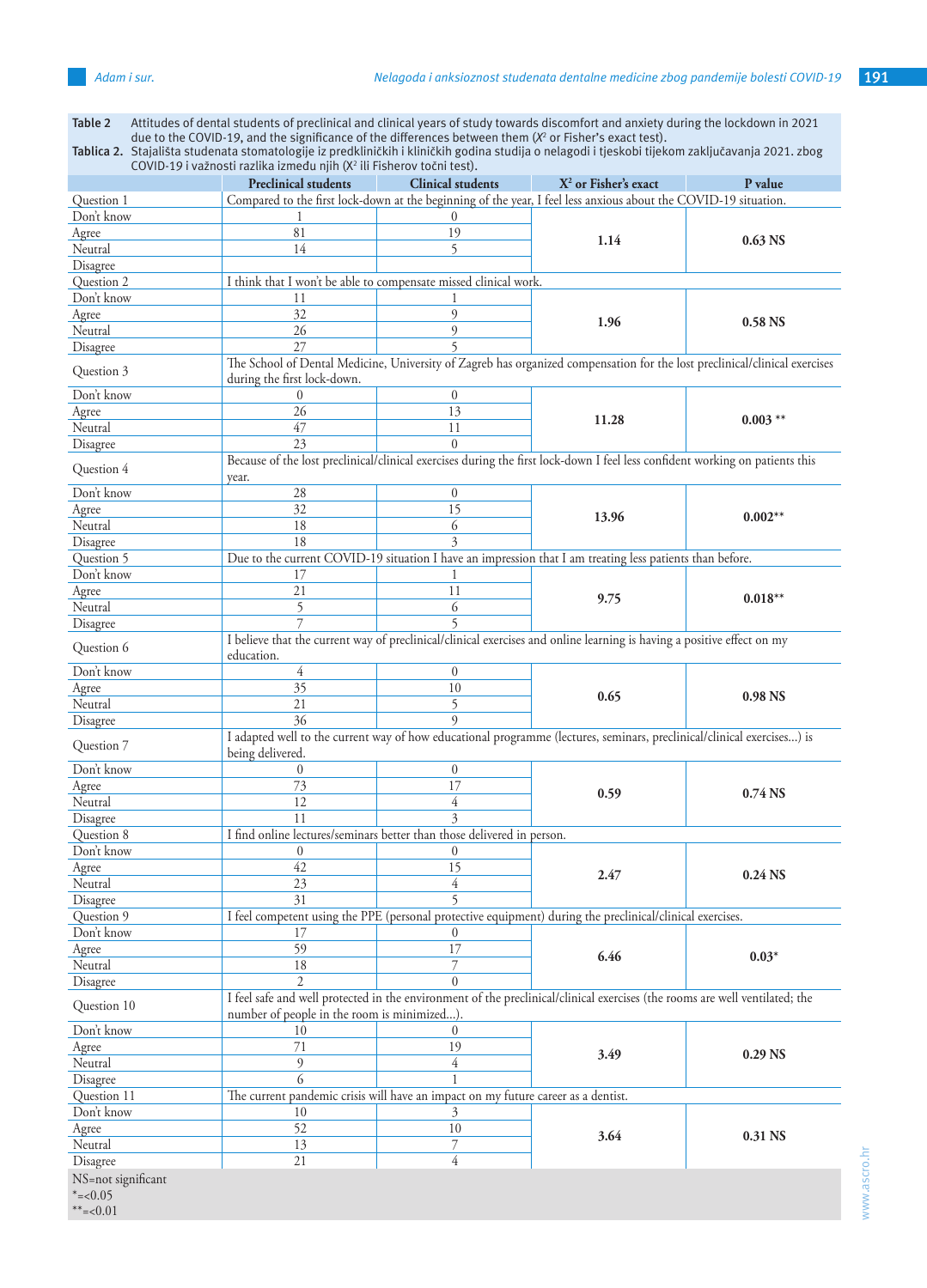|                                  | Male                                                                                                                                                     | Female                                                                            | X <sup>2</sup> or Fisher's exact                                                                                            | P value            |  |  |  |
|----------------------------------|----------------------------------------------------------------------------------------------------------------------------------------------------------|-----------------------------------------------------------------------------------|-----------------------------------------------------------------------------------------------------------------------------|--------------------|--|--|--|
| Question 1                       | Compared to the first lockdown at the beginning of the year, I feel less anxious about the COVID-19 situation.                                           |                                                                                   |                                                                                                                             |                    |  |  |  |
| Don't know                       | $\theta$                                                                                                                                                 | 1                                                                                 |                                                                                                                             |                    |  |  |  |
| Agree                            | 15                                                                                                                                                       | 85                                                                                | 1.15                                                                                                                        |                    |  |  |  |
| Neutral                          | 4                                                                                                                                                        | 15                                                                                |                                                                                                                             | 0.58 NS            |  |  |  |
| Disagree                         |                                                                                                                                                          |                                                                                   |                                                                                                                             |                    |  |  |  |
| Question 2                       | I think that I won't be able to compensate missed clinical work.                                                                                         |                                                                                   |                                                                                                                             |                    |  |  |  |
| Don't know                       |                                                                                                                                                          | 11                                                                                |                                                                                                                             |                    |  |  |  |
| Agree                            | 7                                                                                                                                                        | 34                                                                                | 2.54                                                                                                                        | 0.48 NS            |  |  |  |
| Neutral                          | 8                                                                                                                                                        | 27                                                                                |                                                                                                                             |                    |  |  |  |
| Disagree                         | $\overline{\mathcal{E}}$                                                                                                                                 | 29                                                                                |                                                                                                                             |                    |  |  |  |
| Question 3                       | The School of Dental Medicine. University of Zagreb has organised compensation for the lost preclinical/clinical exercises<br>during the first lockdown. |                                                                                   |                                                                                                                             |                    |  |  |  |
| Don't know                       | $\mathbf{0}$                                                                                                                                             | $\boldsymbol{0}$                                                                  |                                                                                                                             |                    |  |  |  |
| Agree                            | 8                                                                                                                                                        | 31                                                                                |                                                                                                                             | $0.62$ NS          |  |  |  |
| Neutral                          | 8                                                                                                                                                        | 50                                                                                | 0.95                                                                                                                        |                    |  |  |  |
| Disagree                         | 3                                                                                                                                                        | 20                                                                                |                                                                                                                             |                    |  |  |  |
|                                  |                                                                                                                                                          |                                                                                   | Because of the lost preclinical/clinical exercises during the first lockdown I feel less confident working on patients this |                    |  |  |  |
| Question 4                       | year.                                                                                                                                                    |                                                                                   |                                                                                                                             |                    |  |  |  |
| Don't know                       | 6                                                                                                                                                        | 22                                                                                |                                                                                                                             | 0.81 NS            |  |  |  |
| Agree                            | 7                                                                                                                                                        | 40                                                                                | 0.92                                                                                                                        |                    |  |  |  |
| Neutral                          | 3                                                                                                                                                        | 21                                                                                |                                                                                                                             |                    |  |  |  |
| Disagree                         | 3                                                                                                                                                        | 18                                                                                |                                                                                                                             |                    |  |  |  |
| Question 5                       | Due to the current COVID-19 situation I have an impression that I am treating less patients than before. (Only for<br>students working at the clinics)   |                                                                                   |                                                                                                                             |                    |  |  |  |
| Don't know                       | 4                                                                                                                                                        | 14                                                                                |                                                                                                                             |                    |  |  |  |
| Agree                            | 4                                                                                                                                                        | 28                                                                                |                                                                                                                             | 0.67 NS            |  |  |  |
| Neutral                          | 3                                                                                                                                                        | 8                                                                                 | 1.54                                                                                                                        |                    |  |  |  |
| Disagree                         | $\mathfrak{D}$                                                                                                                                           | 10                                                                                |                                                                                                                             |                    |  |  |  |
| Question 6                       |                                                                                                                                                          |                                                                                   | I believe that the current way of preclinical/clinical exercises and online learning is having a positive effect on my      |                    |  |  |  |
|                                  | education.                                                                                                                                               |                                                                                   |                                                                                                                             |                    |  |  |  |
| Don't know                       | 1                                                                                                                                                        | $\mathfrak{Z}$                                                                    |                                                                                                                             |                    |  |  |  |
| Agree                            | 6                                                                                                                                                        | 39                                                                                | 2.18                                                                                                                        | 0.49 NS            |  |  |  |
| Neutral                          | 6                                                                                                                                                        | 20                                                                                |                                                                                                                             |                    |  |  |  |
| Disagree                         | 6                                                                                                                                                        | 39                                                                                |                                                                                                                             |                    |  |  |  |
| Question 7                       | being delivered.                                                                                                                                         |                                                                                   | I adapted well to the current way of how educational programme (lectures, seminars, preclinical/clinical exercises) is      |                    |  |  |  |
| Don't know                       |                                                                                                                                                          |                                                                                   |                                                                                                                             |                    |  |  |  |
| Agree                            | 14                                                                                                                                                       | $76\,$                                                                            | 1.69                                                                                                                        | 0.44 NS            |  |  |  |
| Neutral                          | 4                                                                                                                                                        | 12                                                                                |                                                                                                                             |                    |  |  |  |
| Disagree                         |                                                                                                                                                          | 13                                                                                |                                                                                                                             |                    |  |  |  |
| Question 8                       |                                                                                                                                                          | I find online lectures/seminars better than those delivered in person.            |                                                                                                                             |                    |  |  |  |
| Don't know                       | $\boldsymbol{0}$                                                                                                                                         | $\mathbf{0}$                                                                      |                                                                                                                             |                    |  |  |  |
| Agree                            | 9                                                                                                                                                        | 48                                                                                |                                                                                                                             | 0.17 NS            |  |  |  |
| Neutral                          | $\overline{7}$                                                                                                                                           | 20                                                                                | 3.47                                                                                                                        |                    |  |  |  |
| Disagree                         | 3                                                                                                                                                        | 33                                                                                |                                                                                                                             |                    |  |  |  |
| Question 9                       |                                                                                                                                                          |                                                                                   | I feel competent using the PPE (personal protective equipment) during the preclinical/clinical exercises.                   |                    |  |  |  |
| Don't know                       | 3                                                                                                                                                        | 14                                                                                |                                                                                                                             |                    |  |  |  |
| Agree                            | 12                                                                                                                                                       | 64                                                                                | 0.41                                                                                                                        | 1.00 NS            |  |  |  |
| Neutral                          | 4                                                                                                                                                        | 21                                                                                |                                                                                                                             |                    |  |  |  |
| Disagree                         | $\theta$                                                                                                                                                 | $\mathfrak{D}$                                                                    |                                                                                                                             |                    |  |  |  |
| Question 10                      | number of people in the room is minimized).                                                                                                              |                                                                                   | I feel safe and well protected in the environment of the preclinical/clinical exercises (the rooms are well ventilated, the |                    |  |  |  |
| Don't know                       | 1                                                                                                                                                        | 9                                                                                 |                                                                                                                             |                    |  |  |  |
| Agree                            | 15                                                                                                                                                       | 75                                                                                | 0.31                                                                                                                        | 1.00 NS            |  |  |  |
| Neutral                          | 2                                                                                                                                                        | 11                                                                                |                                                                                                                             |                    |  |  |  |
| Disagree                         | $\mathbf{1}$                                                                                                                                             | 6                                                                                 |                                                                                                                             |                    |  |  |  |
| Question 11                      |                                                                                                                                                          | The current pandemic crisis will have an impact on my future career as a dentist. |                                                                                                                             |                    |  |  |  |
| Don't know                       |                                                                                                                                                          | 12                                                                                |                                                                                                                             |                    |  |  |  |
|                                  | 12                                                                                                                                                       | 50                                                                                | 4.98                                                                                                                        |                    |  |  |  |
| Agree<br>Neutral                 | 5                                                                                                                                                        | 15                                                                                |                                                                                                                             | 0.15 <sub>NS</sub> |  |  |  |
|                                  | $\mathbf{1}$                                                                                                                                             | 24                                                                                |                                                                                                                             |                    |  |  |  |
| Disagree                         |                                                                                                                                                          |                                                                                   |                                                                                                                             |                    |  |  |  |
| NS=not significant<br>$* = 0.05$ |                                                                                                                                                          |                                                                                   |                                                                                                                             |                    |  |  |  |
| $** - 0.01$                      |                                                                                                                                                          |                                                                                   |                                                                                                                             |                    |  |  |  |

**Table 3.** Attitudes of students about discomfort and anxiety during the lockdown 2021 and significance of the diferences between gender. **Tablica 3.** Stajališta studenata o nelagodi i tjeskobi tijekom zaključavanja 2021. godine i razlika između spola.

 $\mathbb{R}^n$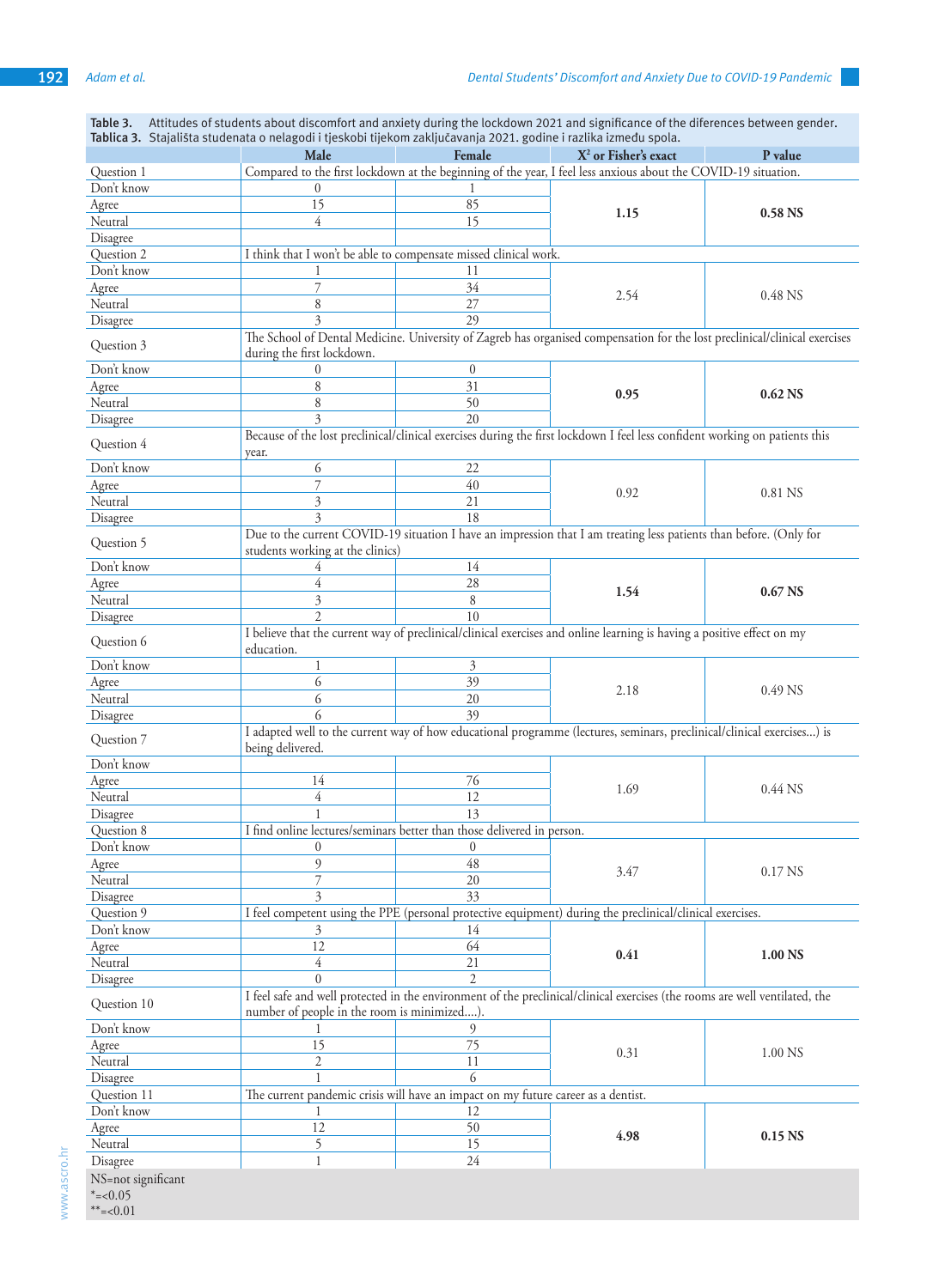*''Online learning should exist also after covid.''*

*''I like the concept of online lectures and I think that we should keep ONLINE lectures and (pre)clinical exercises at faculty even when some of the pandemic measures are cancelled. lectures and handouts being uploaded on merlin platforms has been a HUGE help and that's something a lot of subjects didn't do before.''*

# Statistical analysis based on gender (AQ Questionnaire)

There were no differences between female and male students. Both genders confirmed discomfort and anxiety about the future acceptance of knowledge and practical skills and competences because of closure due to the COVID-19 pandemic (Table 3).

# Influence of the pandemic crisis on the future career perspectives (AQ and SQ Questionnaire)

There was a significant difference between the opinions of the 6<sup>th</sup>-year students about the influence of the pandemic crisis on their future careers as dentists. In 2020, most students were neutral and disagreed with the mentioned statement, while in 2021 they mostly agreed that COVID-19 will have an impact on their future career  $(p<0.01)$  (Figure 4).

# **Discussion**

The spread of the COVID-19 pandemic has immediate effect on dental education, forcing universities to cancel all of their in-person activities and to switch to a virtual environment, thus forcing dental students to adapt to new forms of learning and teaching (3–5, 11). The delivery of the curricula on the online platform greatly relies on the technical capacity of dental school, students' access to the internet and a possibility to use computers at home, as well as it relies on digital literacy of the University staff (4, 11–13). There is not much evidence showing a plausible effect on higher education, however one study does show that there could be some positive effects of COVID-19 on the students' performance (14). According to conclusions of systemic review of *Regmi K et al* (2020), distance education could enhance learning and performance because of its accessibility and flexibility (15). Several studies have shown that students find e-learning gratifying (16,17). Moreover, it was also reported that both students and professors appreciated e-learning in terms of teacher-student interaction, however, remote teaching cannot replace clinical training (18). When analyzing the first and the second lockdown (2020 and 2021), 51% of the  $4<sup>th</sup>$ year dental students were satisfied with the online forms of teaching (Figure 3). More interestingly, during the first lockdown, majority of the participants agreed that they improved their theoretical knowledge more than they would have done if there had not been the COVID-19 pandemic (Table 1). However, during the second lockdown, the downgrade of the students' opinion was noted (Table 2, Table 3). The downgrade of the experience could be explained by the lack of digital literacy of some of the faculty staff and/or students' fatigue of the online forms of teaching and learning (19,20). The Council of European Dentists (CED) does mention in their policy paper that the European dental education insti-

*Učenje na daljinu trebalo bi ostati i nakon koronavirusa. Dopada mi se koncept predavanja na daljinu i mislim da bismo trebali držati on line predavanja i (pret)kliničke vježbe na fakultetu čak i kad se ukinu neke pandemijske mjere*. *Predavanja i materijali koji se prenose na platformi Merlin bila su VE-LIKA pomoć i to je nešto što mnogi profesori prije nisu radili.* 

## Statistička analiza na temelju spola (AQ upitnik)

Nije bilo razlika između studenata i studentica. I jedni i drugi potvrdili su nelagodu i tjeskobu zbog količine znanja i praktičnih vještina te kompetencije zbog zatvaranja tijekom pandemije bolesti COVID-19 (tablica 3.).

# Utjecaj pandemijske krize na buduće karijere (upitnici AQ i SQ)

Znatna je razlika između mišljenja studenata šeste godine o utjecaju pandemijske krize na njihovu buduću stomatološku karijeru. U 2020. većina je bila neutralna i nije se složila sa spomenutom izjavom, a 2021. uglavnom su se složili da će koronavirus utjecati na njihovu buduću karijeru (p < 0,01) (slika 4.).

# **Rasprava**

Širenje pandemije bolesti COVID-19 neposredno utječe na stomatološko obrazovanje – naime, sveučilišta su bila prisiljena otkazati sve svoje aktivnosti na fakultetima i organizirati nastavu na daljinu pa su se studenti dentalne medicine morali prilagoditi novim oblicima nastave i učenja (3 – 5 , 11). Dostava kurikula na on line platformama uvelike ovisi o tehničkim mogućnostima stomatoloških fakulteta, o pristupu studenata internetu, mogućnosti korištenja računala kod kuće te o digitalnoj pismenosti nastavnika (4, 11 – 13). Nema mnogo dokaza o utjecaju na visoko obrazovanje, no u jednom istraživanju ističe se da bi moglo biti nekih pozitivnih učinaka bolesti COVID-19 na uspješnost studenata (14). Prema sustavnom pregledu koji su proveli K. Regmi i suradnici 2020., zaključeno je da bi obrazovanje na daljinu zbog svoje pristupačnosti i fleksibilnosti moglo poboljšati učenje i uspješnost (15). U nekoliko studija autori su pokazali da su studenti zadovoljni e-učenjem (16, 17). Štoviše, također je istaknuto da su i studenti i profesori cijenili nastavu na daljinu u smislu zajedničke interakcije, no daljinsko poučavanje ne može zamijeniti klinički rad (18). Analizirajući prvo i drugo zaključavanje (2020. i 2021.), 51 % studenata četvrte godine dentalne medicine bilo je zadovoljno nastavom na daljinu (slika 3.). Što je još zanimljivije, tijekom prvog zaključavanja većina sudionika složila se da su poboljšali svoje teoretsko znanje više nego što bi to učinili da nije bilo pandemije bolesti COVID-19 (tablica 1.). No tijekom drugog zaključavanja zabilježena je promjena mišljenja (tablice 2. i 3.). To bi se moglo objasniti nedostatkom digitalne pismenosti kod nekih nastavnika i/ili zamorom studenata od nastave na daljinu (19, 20). Vijeće europskih stomatologa (engl. *Council of European Dentists –* CED) u svojim dokumentima o politikama spominje da bi europske ustanove za stomatološko obrazovanje trebale ulagati u prikladnu infrastrukturu kako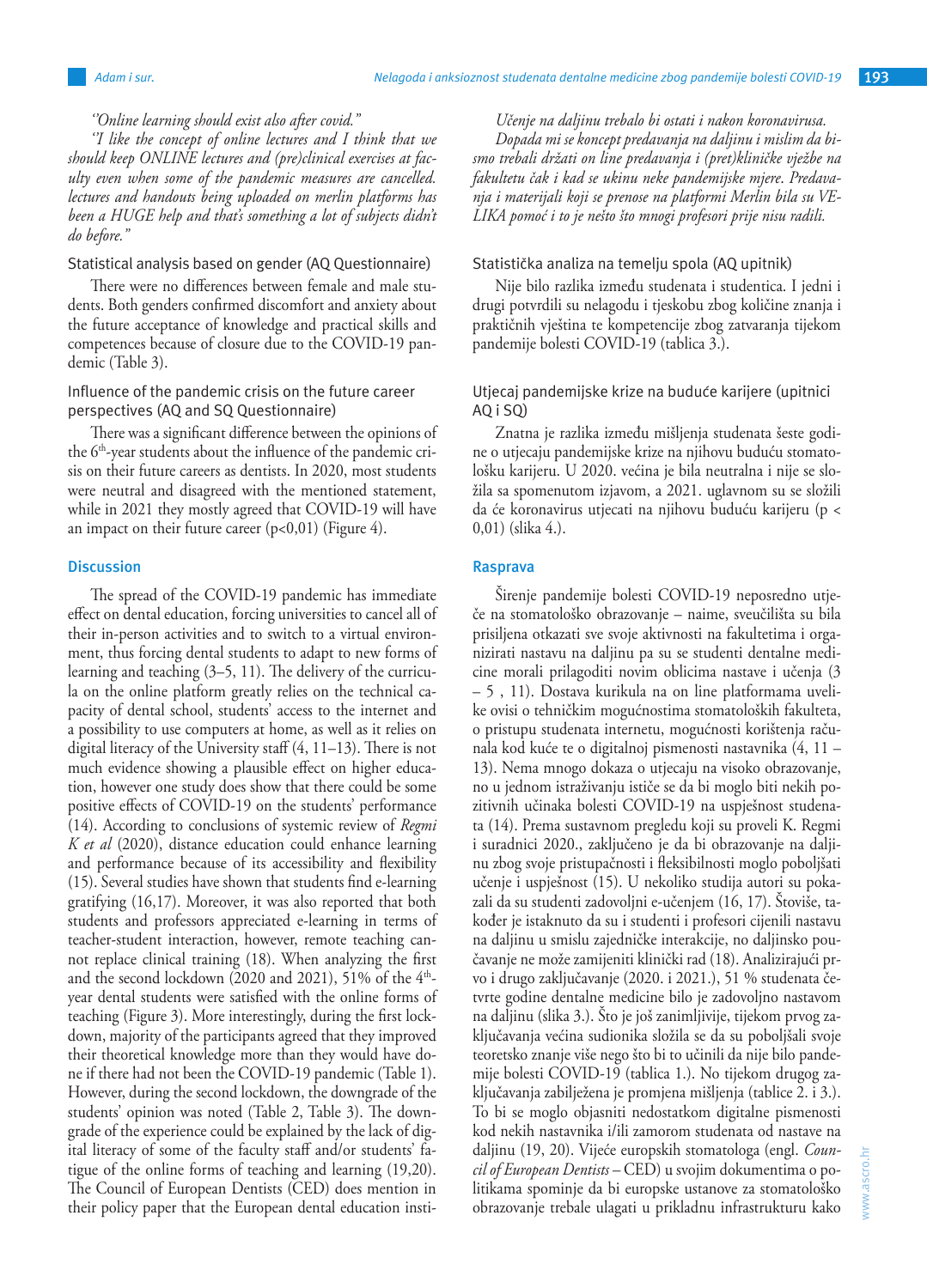tutions should invest in a suitable infrastructure to ensure the appropriate quality of online education, whilst exploiting the power of technology for learning and teaching. Moreover, students should also be supported (financially, instructive, etc.) to develop better skills in digital health, communication, resilience, advocacy, public health and well-being (21). One should note that not all students might have access to the internet or laptops to work from home (4). Despite the online forms of teaching being acceptable and appropriate to deliver seminars, lectures or non-clinical programmes, dental students worldwide have been deprived of the critical hands-on practice, which is one of the most crucial parts of their education (4, 22). Comparing the results from the first lockdown, dental students from Zagreb, are still uncertain whether they will be able to compensate for the missed clinical work (Tables 1-3). According to the paper published by *Hattar et al* (*2021*), dental students from the University of Jordan, sensed that they had missed important learning experiences, especially when it comes to the clinical practice and also have felt less involved in following up with distant learning (23). The School of Dental Medicine, University of Zagreb has organized additional preclinical/clinical exercises during the first lockdown as compensation for student terms lost during the lockdown, however only for certain subjects. Furthermore, the University has opened a possibility to volunteer at the University's clinics, during the summer and winter break, as well as dur-

ing the exam period. The subjects that consist of practical work require interactions in both preclinical and clinical settings; therefore it is not surprising that dental students from Zagreb are still uncertain about their clinical competency (Table, Table 3, 4).

The School of Dental Medicine in Zagreb had to adapt their clinical settings to ensure the safety of staff and students, and most importantly safeguard the continuity of clinical education. During the first lockdown, 40% of the students felt competent using the PPE, whereas, after the second lockdown, more students have reported they felt competent using the PPE (Figure 2, Table 2, Table 3). Such findings are logical as the students were instructed on how to properly use the PPE. The University has organized the clinical work at the University but has reduced the number of students per group; the groups were cut in half. Consequently, the amount of clinical practice was reduced for an individual student as well. The majority of students reported they felt safe and well protected in the environment of the preclinical/clinical exercises (Table 2, Table 3). Despite the efforts of School of Dental Medicine to deliver clinical practice to their students, students still believed that, due to the COV-ID-19, they were treating fewer patients than before and have shown the concern that the COVID-19 would have an impact on their future career as dentists (Table 2, Table 3, Figure 4). Since patient care was at a halt, academic institutions were concerned about graduating dental students. There have been uncertainties about their clinical competences and their abilities to meet clinical requirements made by the accreditation bodies, as well as the preparedness to provide dental care in the post-COVID-19 era (21). The Dental Schools Council (DCS), which is the representative body for dental schools

bi osigurale odgovarajuću kvalitetu internetskog obrazovanja, istodobno iskorištavajući snagu tehnologije za učenje i poučavanje. Štoviše, studente također treba poduprijeti (financijski, podukom, itd.) u razvoju ili stjecanju boljih vještina u digitalnom zdravlju, komunikaciji, otpornosti, propagiranju, javnom zdravlju i dobrobiti (21).

Treba imati na umu da svi studenti možda nemaju pristup internetu, ni prijenosnim računalima za rad od kuće (4). Iako su mrežni oblici nastave prihvatljivi i primjereni za održavanje seminara, predavanja ili nekliničkih programa, studenti dentalne medicine diljem svijeta lišeni su prijeko potrebne praktične prakse koja je jedan od najvažnijih dijelova njihova obrazovanja (4, 22) . Uspoređujući rezultate iz prvog zaključavanja, studenti dentalne medicine iz Zagreba još nisu sigurni hoće li uspjeti nadoknaditi propušteni klinički rad  $(table 1 – 3)$ .

Prema radu koji su objavili *Hattar i suradnici 2021.,* studenti stomatologije na Sveučilištu u Jordanu osjećaju da su propustili važan dio izobrazbe, posebno kada je riječ o kliničkoj praksi, a osjećali su se manje uključeni u praćenju nastave na daljinu (23). Stomatološki fakultet Sveučilišta u Zagrebu organizirao je nadoknadu za izgubljene pretkliničke/kliničke vježbe tijekom prvog zaključavanja, ali samo za određene predmete. Nadalje, fakultet je omogućio volontiranje na klinici tijekom ljetne i zimske stanke te u razdoblju ispita. Predmeti za koje je potreban praktični rad zahtijevaju interakciju u pretkliničkim i u kliničkim uvjetima, zato ne čudi da studenti dentalne medicine iz Zagreba još uvijek nisu sigurni u svoje kliničke sposobnosti (tablice 3. i 4.).

Stomatološki fakultet u Zagrebu morao je prilagoditi kliničku nastavu kako bi se osigurala sigurnost osoblja i studenata i, što je najvažnije, da omogući kontinuitet kliničkog obrazovanja. Tijekom prvog zaključavanja 40 % studenata osjećalo se sposobnima za korištenje zaštitne radne opreme, a nakon drugoga više je njih izjavilo da su sposobni koristiti se tom opremom (slika 2., tablice 2. i 3.). To je i logično jer su studenti educirani kako se pravilno upotrebljava zaštitna radna oprema. Fakultet je organizirao klinički rad u klinici, ali sa smanjenim brojem studenata u grupi. Slijedom toga smanjen je broj sati kliničke prakse i za pojedinog studenta. Većina studenata izjavila je da se osjećaju sigurno i dobro zaštićeno na pretkliničkim/kliničkim vježbama (tablice 2. i 3.).

Unatoč naporima stomatoloških fakulteta da omoguće svojim studentima kliničku praksu, studenti i dalje vjeruju da zbog bolesti COVID-19 obrađuju manje pacijenata nego prije, te su zabrinuti da će koronavirus utjecati na njihovu karijeru (tablice 2. i 3., slika 4.). Budući da je skrb o pacijentima bila prekinuta, pojavila se velika zabrinutost u akademskim institucijama zbog nesigurnosti jesu li diplomirani studenti dentalne medicine klinički kompetentni i hoće li moći ispuniti kliničke zahtjeve akreditacijskih tijela te jesu li spremni za pružanje stomatološke skrbi u poslijekovidskom razdoblju (21). Vijeće stomatoloških fakulteta (engl. *The Dental Schools Council* – DSC), koje je predstavničko tijelo za fakultete dentalne medicine u Ujedinjenom Kraljevstvu i Irskoj, u svojem je radu spomenulo da su svi studenti suočeni sa smanjenjem kliničkog iskustva od ožujka 2020. i da će neko vrijeme svoje kliničke vještine stjecati sporije i u manjem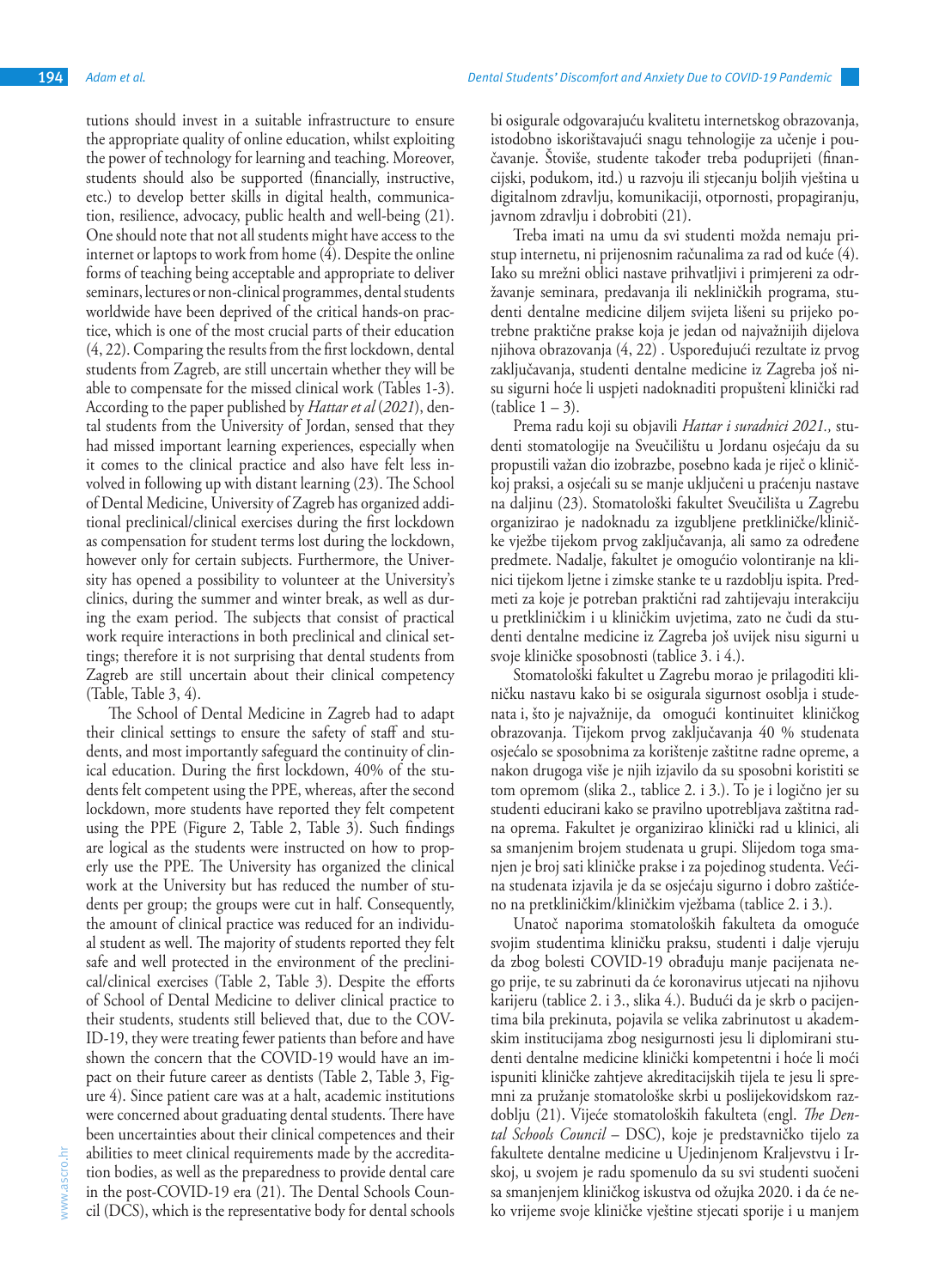across the UK and Ireland, have mentioned in their paper that the students in all year cohorts have faced the reduction in clinical experience since March 2020 and may have to acquire the clinical skills in the slower, reduced rate for some time in the future. They are pointing out that this is of big relevance for those who are entering their final years of study and that the increase of the additional clinical exposure is of great importance. To facilitate the opportunity for the additional clinical work they have created the measures that include extending or altering the sessions within the normal working day for dental students and dental teaching staff. According to DSC, dentistry degree programmes in the UK could be extended if the students did not have an opportunity to gain sufficient practical experience to meet the learning outcomes of the curricular programme (24,25). Moreover, the Council of European Dentists' (CED) position is that there is a need to find the balance between in-person and online teaching. They have also called dental institutions to define a set of minimum requirements to be fulfilled by the students so that adequate European dental education is ensured and that the teaching settings should be in line with the minimal clinical requirements expressed in the Professional Qualifications Directive (PQD) (21).

Apart from the missed in-person teaching and the lack of clinical experience, the COVID-19 pandemic created a level of uncertainty and anxiety about future happenings, thus causing an exceeded level of stress among students leading to unfavorable effects on the learning and psychological health of students (4,26,27). Fear and discomfort in 2020, as well as in 2021, were statistically not significantly different between observed groups, but existed in both years (Table 1, Table 2, Table 3). Even before the outbreak of the COVID-19, discomfort and stress were common amongst students entering the student life due to expectations, pressure to study and pass exams (28-30). During the first lockdown, students felt even more anxious than they did during the second lockdown, which could be explained by adaptations to some new forms of teaching, and decreased levels of stress and fear for both their own and for family's health since more information on COVID-19 was available (Table 1, Table 2, Table 3), and vaccination has just begun. Dental Schools in the UK, as reported by the DCS, are aware that dental students, who undertake an already demanding course, have faced challenges and stressors during the pandemic. Therefore, they are investing a lot of effort to support student wellbeing and are striving to provide students with information on any changes to their courses (25). At the School of Dental Medicine, University of Zagreb, there are no additional programmes available that would support mental health of their dental students; however more assessment is needed to measure the wellbeing of dental students.

## **Conclusions**

The present study showed that the students were uncomfortable by the COVID-19 pandemic crisis during the first lockdown and the second lockdown (2020 and 2021, respectively). The students have adapted well to the new forms of opsegu. Ističe se da je to vrlo važno za one na posljednjim godinama studija i da je prijeko potrebno povećati dodatnu kliničku praksu. Kako bi stvorili mogućnosti za dodatni klinički rad, poduzeli su mjere koje uključuju produljenje ili izmjenu sesija unutar uobičajenoga radnog dana za studente dentalne medicine i nastavno osoblje. Prema DSC-u, studiji dentalne medicine u Ujedinjenom Kraljevstvu mogli bi se produljiti ako studenti nisu mogli steći dovoljno praktičnog iskustva da bi zadovoljili zahtjeve iz kurikula (24, 25). Štoviše, stajalište Vijeća europskih stomatologa (engl. *Council of European Dentists* – CED) potvrđuje da postoji potreba za pronalaženjem ravnoteže između nastave na fakultetu i na daljinu. Također nalažu stomatološkim ustanovama da definiraju minimalne zahtjeve koje studenti moraju ispuniti kako bi se osiguralo odgovarajuće europsko stomatološko obrazovanje i da nastavne postavke trebaju biti u skladu s minimalnim kliničkim zahtjevima iz Direktive o profesionalnim kvalifikacijama (engl. *Professional Qualifications Directive* – PQD) (21). Osim propuštanja predavanja na fakultetu i nedostatka kliničkog iskustva, pandemija bolesti COVID-19 stvorila je razinu nesigurnosti i anksioznosti zbog budućih događaja te je tako prouzročila prekomjernu razinu stresa kod studenata, što nepovoljno utječe na učenje i psihološko zdravlje (4, 26, 27). Strah i nelagoda u 2020. i u 2021. godini statistički se nisu znatno razlikovali u promatranim skupinama, ali postojali su tijekom prvoga i drugoga zaključavanja (tablice 1., 2. u 3.). Čak i prije pandemije su nelagoda i stres bili česti među studentima koji su mnogo očekivali od studentskoga života, a dočekali su ih pritisak studija i polaganja ispita (28 – 30). Tijekom prvog zaključavanja studenti su se osjećali tjeskobnije nego tijekom drugoga, što bi se moglo objasniti boljom prilagodbom novim oblicima nastave i smanjenom razinom stresa i straha za vlastito zdravlje i zdravlje obitelji jer je bilo dostupno i znatno više informacija o toj bolesti (tablice 1., 2 i 3.), a počelo je i cijepljenje. Stomatološki fakulteti u Ujedinjenom Kraljevstvu, kako je izvijestio DCS, svjesni su da su se studenti na tom zahtjevnom studiju tijekom pandemije suočavali s izazovima. Zato ulažu mnogo napora da bi podržali dobrobit studenata i nastoje pružiti informacije o svim promjenama u studijskom programu (25). Na Stomatološkom fakultetu Sveučilišta u Zagrebu ne postoje dostupni dodatni programi koji bi poduprli mentalno zdravlje studenata, no potrebna je dodatna procjena o njihovu mentalnom zdravlju.

## **Zaključak**

Ovo istraživanje pokazalo je da su studenti zbog pandemijske krize tijekom prvoga i drugoga zaključavanja osjećali nelagodu (2020. i 2021. godine). No dobro su se prilagodili novim oblicima hibridne nastave, ali svjesni su da stoma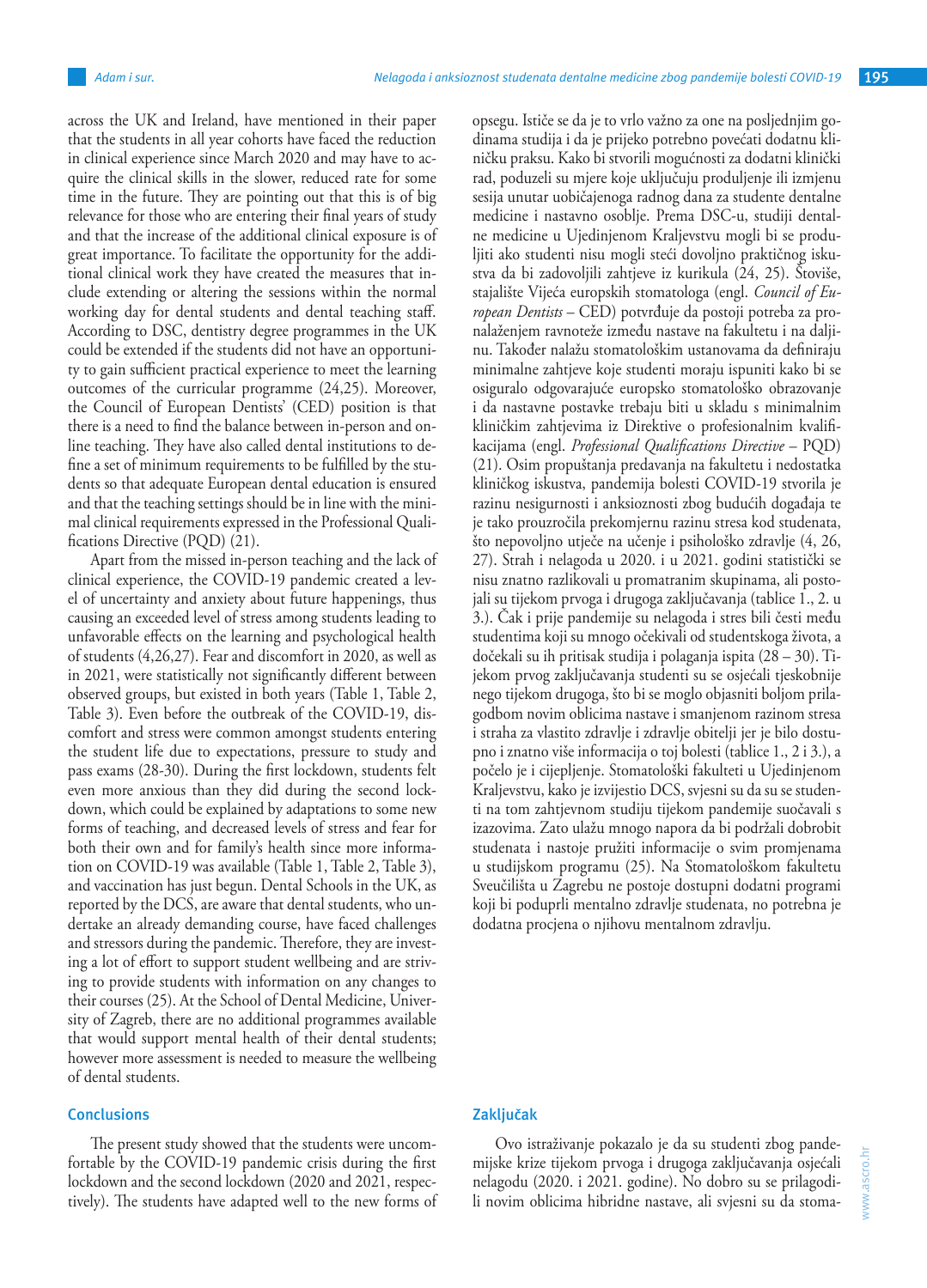hybrid teaching, however, they are aware that dental education needs practice and clinical exposure, which is something that cannot be delivered online. Despite the striving of the School of Dental Medicine to compensate for the missed clinical exercises, students still feel uncertain about their clinical competence. There was no significant difference between genders, while clinical students were more motivated during the first lockdown. During the second lockdown, preclinical students felt safer but less confident to treat patients.

#### **Conflict of interest**

Authors declare no conflict of interest.

## **Acknowledgements**

The authors thank professor Hrvoje Brkić, PhD, who gave the idea for this research and offered support during the writing of the paper. We also thank professor Asja Čelebić, PhD, for statistical data analysis, thus contributing to this research.

The results of this paper were presented online at the Innovations in Education Colloquium on May 8, 2021 in Brescia, Italy.

**Author's Contributions: M.A., T.U.R.** and **T.C.** designed and planned the study, created the questionnaire and tested it and wrote the manuscript draft. All authors revised and accepted the final manuscript. All authors have read and agreed to the published version of the manuscript.

#### **Sažetak**

**Cilj:** Željelo se procijeniti nelagodu i anksioznost studenata dentalne medicine tijekom pandemije bolesti COVID-19 i procijeniti kvalitetu studija u krizi te usporediti subjektivna iskustva studenata pretkliničke i kliničke nastave kad je riječ o predavanjima i vježbama tijekom prvoga i drugoga zaključavanja na Stomatološkom fakultetu Sveučilišta u Zagrebu. **Ispitanici i postupci:** Istraživanje je provedeno putem mrežnih upitnika, a studenti su ih sastavili 2020. godine za prezentaciju na Kolokviju u Bresciji u Italiji (Brescia Colloquium). Sudionici su bili 120 studenta integriranoga dodiplomskog i diplomskog studija sa Stomatološkog fakulteta Sveučilišta u Zagrebu, a upitnike su ispunjavali u ožujku 2020. i veljači 2021. Statistička analiza podataka obavljena je softverskim paketom SPSS 20 (IBM Corp., Armonk, New York, SAD). Deskriptivna statistička analiza korištena je za određivanje osnovnih statističkih parametara (učestalost, medijan, minimalna i maksimalna vrijednost). Značenje razlika između ispitivanih skupina procijenjeno je Chi-Squareom ili Fisherovim egzaktnim testovima. **Rezultati:** Svi studenti dentalne medicine osjećali su određenu nelagodu i bili su zabrinuti zbog svoje buduće kompetencije. Razlike među spolovima nije bilo (p > 0,05). Tijekom prvog zaključavanja studenti pretkliničke nastave bili su manje motivirani od studenata kliničke nastave (p < 0,01). Tijekom drugog zaključavanja ustanovljene su znatne razlike između studenata pretkliničke i kliničke nastave s obzirom na sigurnost, kompetentnost i samopouzdanje kad je riječ o liječenju pacijenata. **Zaključak:** Pandemija bolesti COVID-19 utjecala je na dobrobit studenata, njihovo učenje i poučavanje na Stomatološkom fakultetu Sveučilišta u Zagrebu. Na studente je pandemija tijekom prvog zaključavanja utjecala više nego tijekom drugoga, jer su se sada dobro prilagodili novim oblicima nastave. No još uvijek nisu sigurni kad je riječ o sposobnosti u kliničkom okružju i budućoj karijeri.

tološka izobrazba treba i kliničku praksu, a to je nešto što se ne može postići nastavom na daljinu. Unatoč nastojanjima Stomatološkog fakulteta da nadoknadi propuštene kliničke vježbe, studenti se i dalje osjećaju nesigurno u vezi sa svojom kliničkom sposobnošću. Nije bilo znatne razlike između spolova. Studenti koji su sudjelovali u kliničkoj nastavi bili su motiviraniji tijekom prvog zaključavanja. Tijekom drugog zaključavanja studenti pretkliničke nastave osjećali su se sigurnije, ali manje samopouzdano u liječenju pacijenata.

#### **Sukob interesa**

Autori nisu bilu u sukobu interesa.

# **Zahvala**

Autori zahvaljuju profesoru dr. Hrvoju Brkiću koji dao ideju za ovo istraživanje i ponudio podršku tijekom pisanje rada. Također zahvaljujemo profesorici Asji Čelebić za statističku analizu podataka.

Rezultati ovog rada predstavljeni su na međunarodnom skupu "Education Colloquium" održanom online 8. svibnja 2021. u Brescii, Italija

**Doprinos autora: M. A.**, **T. U. R.** i **T. C.** – dizajnirali i planirali studiju, kreirali upitnik i testirali ga te napisali nacrt teksta; svi su autori revidirali i prihvatili konačni tekst nakon što ga pročitali i složili se s objavljenom verzijom.

> **Zaprimljen:** 26. travnja 2021. **Prihvaćen:** 6. lipnja 2021.

#### **Adresa za dopisivanje**

Marta Adam, studentica 5. godine Ulica Jurja Žerjavića 12 tel: +385 95 199 2300 marta.adam@hotmail.com

**MeSH pojmovi:** učenje na daljinu; stomatološki studenti **Ključne riječi:** COVID-19, studenti dentalne medicine, stomatološka edukacija

#### **References**

- 1. Wiersinga WJ, Rhodes A, Cheng AC, Peacock SJ, Prescott HC. Pathophysiology, Transmission, Diagnosis, and Treatment of Coronavirus Disease 2019 (COVID-19): A Review. JAMA. 2020;324(8):782.
- 2. Ye Z, Zhang Y, Wang Y, Huang Z, Song B. Chest CT manifestations of new coronavirus disease 2019 (COVID-19): a pictorial review. Eur Radiol. 2020;30(8):4381–9.
- 3. Brkić H. Dental medicine and COVID-19 pandemic. Acta Stomatol Croat. 2020;54(2):118–20.
- 4. Sahu P. Closure of Universities Due to Coronavirus Disease 2019 (COVID-19): Impact on Education and Mental Health of Students and Academic Staff. Cureus [Internet]. 2020 [cited 2021 May 11]; Available from: https://www.cureus.com/articles/30110-clo-

sure-of-universities-due-to-coronavirus-disease-2019-covid-19-impact-on-education-and-mental-health-of-students-and-academic-staff

- 5. Torales J, O'Higgins M, Castaldelli-Maia JM, Ventriglio A. The outbreak of COVID-19 coronavirus and its impact on global mental health. Int J Soc Psychiatry. 2020;66(4):317–20.
- 6. Coulthard P. Dentistry and coronavirus (COVID-19) moral decision-making. Br Dent J. 2020 Apr;228(7):503–5.
- Iyer P, Aziz K, Ojcius DM. Impact of COVID-19 on dental education in the United States. J Dent Educ. 2020;84(6):718–22.
- 8. Ge Z, Yang L, Xia J, Fu X, Zhang Y. Possible aerosol transmission of COVID-19 and special precautions in dentistry. J Zhejiang Univ-Sci B. 2020 May;21(5):361–8.